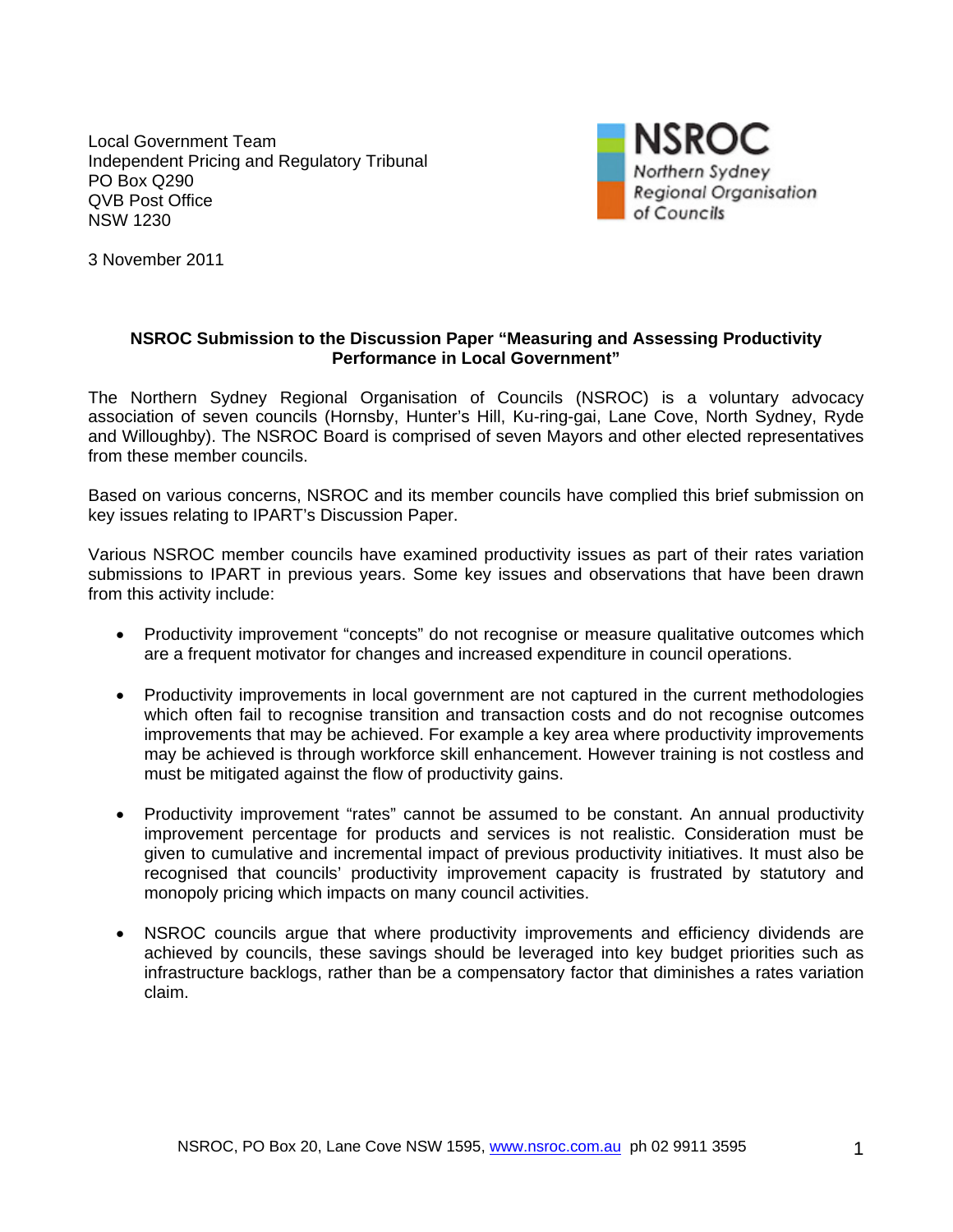Comments on questions raised in Discussion Paper.

- *1. Is the current method of using an economy wide measure of productivity and then discounting it for application to the NSW local government sector the most appropriate for future years? If so, which ABS series would be most appropriate?*
- *2. If not, what alternative measure would be more appropriate for determining a productivity factor?*

As NSROC Councils noted in their submission to the 2009 Review of the Revenue Framework for Local Government, IPART's Local Government Cost Index partly addressed the concerns of the current rate pegging system. By moving to a cost index and open calculation of a cap level, the costs specific to local government operations can be recognised. However there remains a fundamental concern about the possible exclusion of state charges and imposts from the index.

In discussions on cost shifting in the 2009 Review, IPART limited the definition of 'cost shifted' items to those that: a) relate to asset transfers, or, b) are legislative mandates.

A more appropriate index should encompasses state levies for waste, fire and parking and other legislative requirements, most significantly, street lighting provision, pensioner rebates, election costs and rating property valuation costs. These inclusions to the index are particularly necessary where State agencies have moved to cost recovery pricing such as the Electoral Commission of NSW and the NSW Valuer General's Office as this can substantially change projected costs and budget planning.

NSROC argues that the capture of state charges and imposts are essential to generate a meaningful Local Government Cost Index. This in turn would inform a more accurate assessment of the limitations of productivity measures for local government.

*3. Can Councils measure some or all of their productivity gains in terms of changes in physical units (that is, in volumes or quantities) of inputs and changes in prices paid for inputs? If so, in what ways would these changes be expressed?* 

Measuring councils outcomes and outputs within a productivity framework is extremely limiting given the activities that councils undertake. For example a council library which sees an increase in book borrowings of 50 per cent in a year is a valuable outcome for the community. It is indicative of a successful well used facility. However this outcome is very hard to translate into a productivity measure or an efficiency gain as no revenue or savings are generated from this increased activity.

*4. Are productivity improvements able to be captured within council's Long Term Financial Plans? if so please illustrate?* 

Long term financial planning by councils anticipates price variations and service demand increases. The correlation between these two factors can highlight potential opportunities for productivity improvements but generally councils are no better than any other business in predicting future outcomes and price movements. As noted previously, councils are price takers in many monopoly or regulated services they purchase. Changes in these prices are even less predictable than prices that are provided through competitive markets.